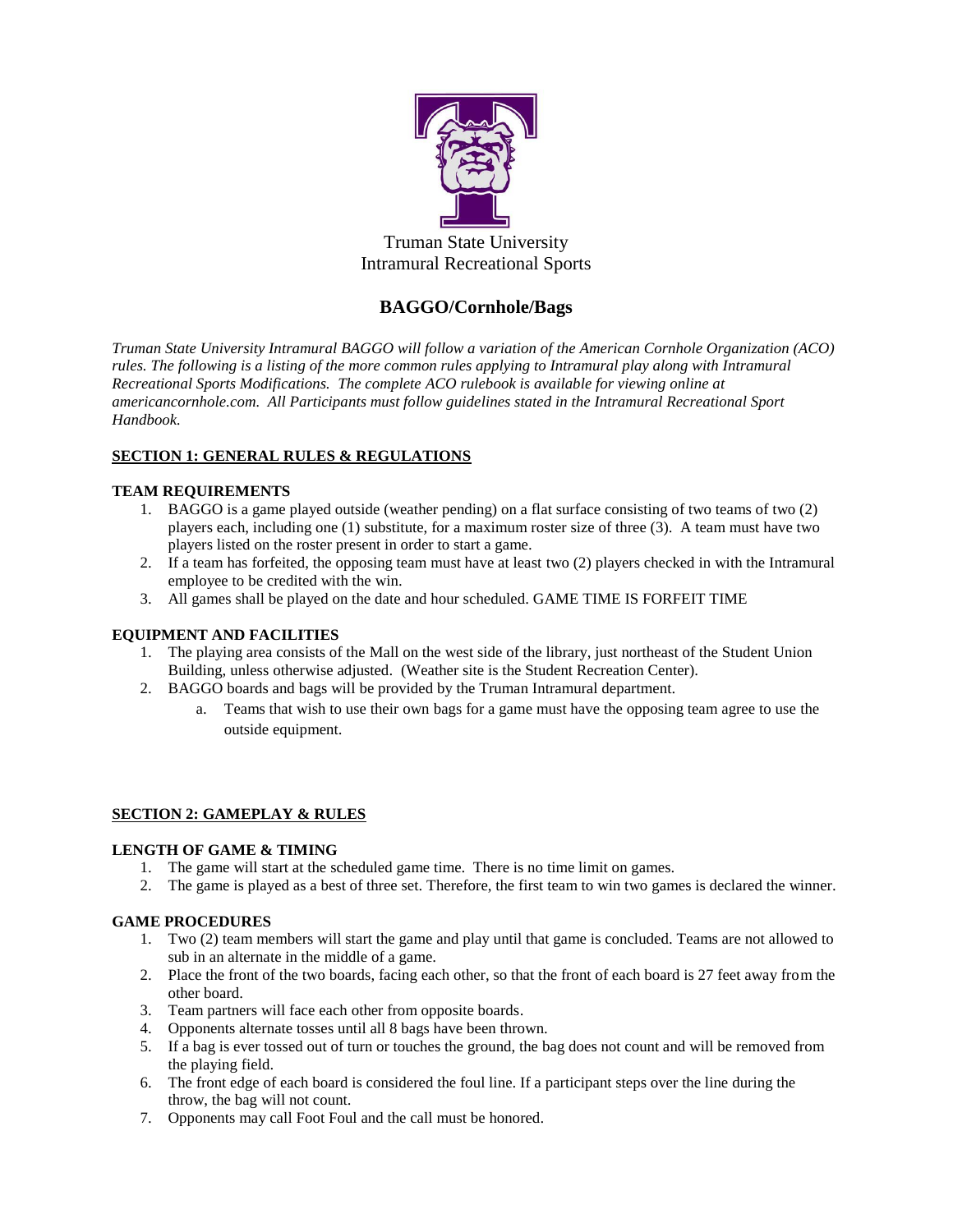- 8. Players may only cross Foul line if a timeout is called or the player is clearing an out of play bag from the playing field.
- 9. Toss again if any interference occurs
- 10. Each team is given one timeout per match, this timeout may only be used when the it is the player's team's turn to toss.
- 11. At the start of each set, participants will decide which side of the board to throw from. If there is a dispute, Rock, Paper, Scissors (RPS) will be used.

## **SCORING**

- 1. The game shall be played 21 points. The first team to reach or exceed 21 at the conclusion of the frame is the winner. Teams must win by two (2) points.
- 2. Cancellation scoring is in effect
	- a. In cancellation scoring, the points of one player cancel out the points of their opponent. Using this method, only one player/team can score in each frame.
- 3. No cornhole bags shall be moved before the score has been determined. Teams will keep track of their own score throughout the game and report the final score to the official.
- 4. The game is over if the score reaches 11 to zero.
- 5. Team that scored a point on the previous frame will go first the following frame.
- 6. Point Values
	- a. One (1) point for getting the bag on the board
	- b. Three (3) points for getting the bag in the cornhole.

## **OFFICIATING**

- 1. All BAGGO games will be self-officiated.
- 2. An Intramural employee will be present to settle any disputes that cannot be worked out between the two teams. Disputes will be resolved by RPS or a coin toss.

## **SECTION 3: MISCELLANEOUS INFORMATION**

## **PROTESTS**

- 1. Protests shall not be received or considered if they are based solely on a decision involving the accuracy of a judgment call. Only rule interpretations may be protested.
- 2. A protest must be made with the Supervisor immediately following the call in question or before the next pitch.
- 3. Protests involving ineligible players may be made any time before the game or upon the participant entering the game. All eligibility protests will be marked by Supervisor as being played under protest, but will complete the game. A written protest must be submitted to the Director by noon the following day in order for the protest to be heard. Protests that do not follow these guidelines will not be heard.

## **PLAYER/PARTICIPANT CONDUCT**

- 1. We will hold all participants and spectators to a high degree of sportsmanship. This includes respect to authority, other participants and other spectators. Intramural officials may cite any participant or spectator with acts of non-sportsman-like conduct, and we may link spectators to participants for the purposes of assessing penalties.
- 2. Intramural staff may eject participants and spectators from any contest and/or event facility for acts of non-sportsman-like conduct. Those ejected for any reason may not participate in any further intramural activities until arranging a meeting with the Director of Intramurals to discuss reinstatement.
- 3. The Intramural Department, in coordination with the Office of Citizenship and Community Standards, will potentially suspend any person ejected from competition two times during the academic year (in any sport or combination thereof) for the remainder of the academic year. If the ejection occurs in the last game of a school year, the penalty will carry over to the next school year, if warranted. These cases are reviewed before a suspension is assessed and handed down.
- 4. Fighting and malicious contact are strictly prohibited at intramural contests. Those who threaten or physically abuse intramural officials or other applicable authority will potentially be removed from Intramural participation permanently. These cases are reviewed on a situational basis in cooperation with the Office of Citizenship and Community Standards.